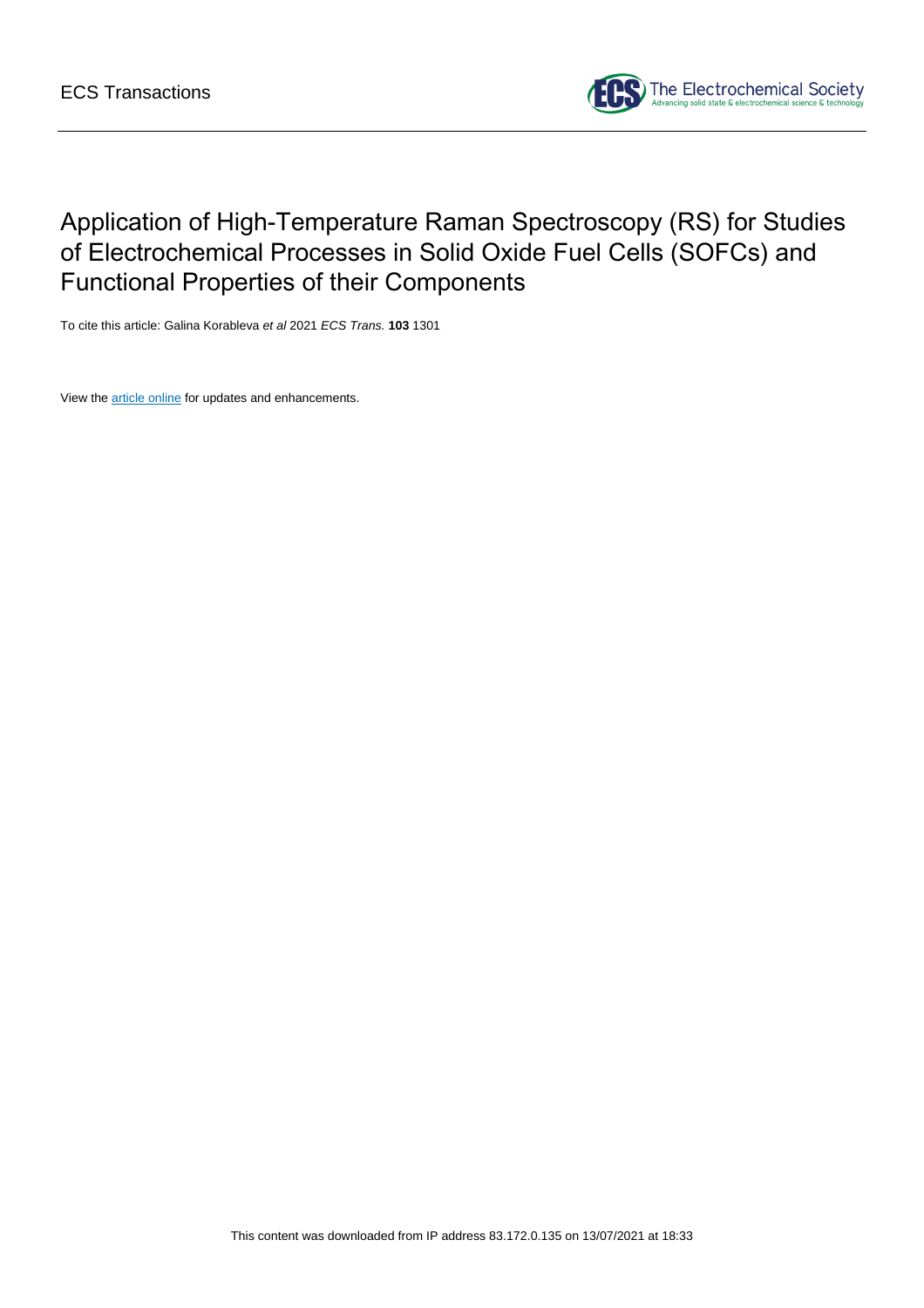#### **10.1149/10301.1301ecst ©The Electrochemical Society ECS Transactions, 103 (1) 1301-1317 (2021)**

## **Application of High-temperature Raman Spectroscopy (RS) for Studies of Electrochemical Processes in Solid Oxide Fuel Cells (SOFCs) and Functional Properties of their Components**

G. M. Korableva<sup>a</sup>, D. A. Agarkov<sup>a,b</sup>, I. N. Burmistrov<sup>a,b</sup>, E. E. Lomonova<sup>c</sup>, A. A. Maksimov<sup>a</sup>, A.V. Samoilov<sup>a,b</sup>, A. A. Solovyev<sup>d</sup>, I. I. Tartakovskii<sup>a</sup>, V. V. Kharton<sup>a</sup>, and S. I. Bredikhin<sup>a,b</sup>

<sup>a</sup> Laboratory of Spectroscopy of Defect Structures, Osipyan Institute of Solid State Physics RAS, Chernogolovka, Moscow region 142432, Russia

<sup>b</sup> Laboratory of Fuel Cells, Moscow Institute of Physics and Technology, Dolgoprudny, Moscow region 141701, Russia

<sup>c</sup> Laboratory "Fianit", Prokhorov General Physics Institute of Russian Academy of Sciences, Moscow 119991, Russia

<sup>d</sup> Laboratory of Applied Electronics, Institute of High Current Electronics SB RAS, Tomsk 634055, Russia

Combined technique and setup have been created that combines capabilities of electrochemical methods, as well as high-temperature Raman spectroscopy (RS) at Osipyan Institute of Solid State Physics RAS. In order to study the processes in the electrochemically active zone, a special geometry of samples was developed on basis of optically transparent single crystal membranes of an anionic conductor with a toroidal shape counterelectrode. With the use of this combined technique and special geometry, studies of the kinetics of reduction of nickel in composite SOFC anodes were carried out. The influence of the composition of fuel on Raman spectra obtained from the internal interface in the current load mode was also investigated, and the correlations with the cell voltage were studied. RS is also used to study the structure of single-crystal samples of anionic conductors, including at SOFCs operating temperature. The new combined technique was used to study other components: sealing glasses for SOFCs and optical glasses.

## **Introduction**

Solid oxide fuel cells give an opportunity to transform chemical energy of hydrogen (1-2) and hydrocarbon (3-4) fuel oxidation to electrical (5) and heat energy (6). SOFC efficiency is record high one in comparison to other power sources (7), especially in the case of hybrid system with gas turbines (8-9). SOFC efficiency dramatically depends on electrode optimization level (10-11). *In-situ* measurements in SOFC conditions help to understand the mechanism of fuel oxidation on anode electrode to conduct a direct optimization of anode sublayer microstructure and content. Traditional structural and element analysis techniques (e.g. SEM, EDX, XRD, XPS and so on) cannot reach this goal because of severe working conditions of solid oxide fuel cells: working temperature from 550 to 850 °C (12), high current densities up to 2-3 A/cm<sup>2</sup> (13-15), aggressive gas mixtures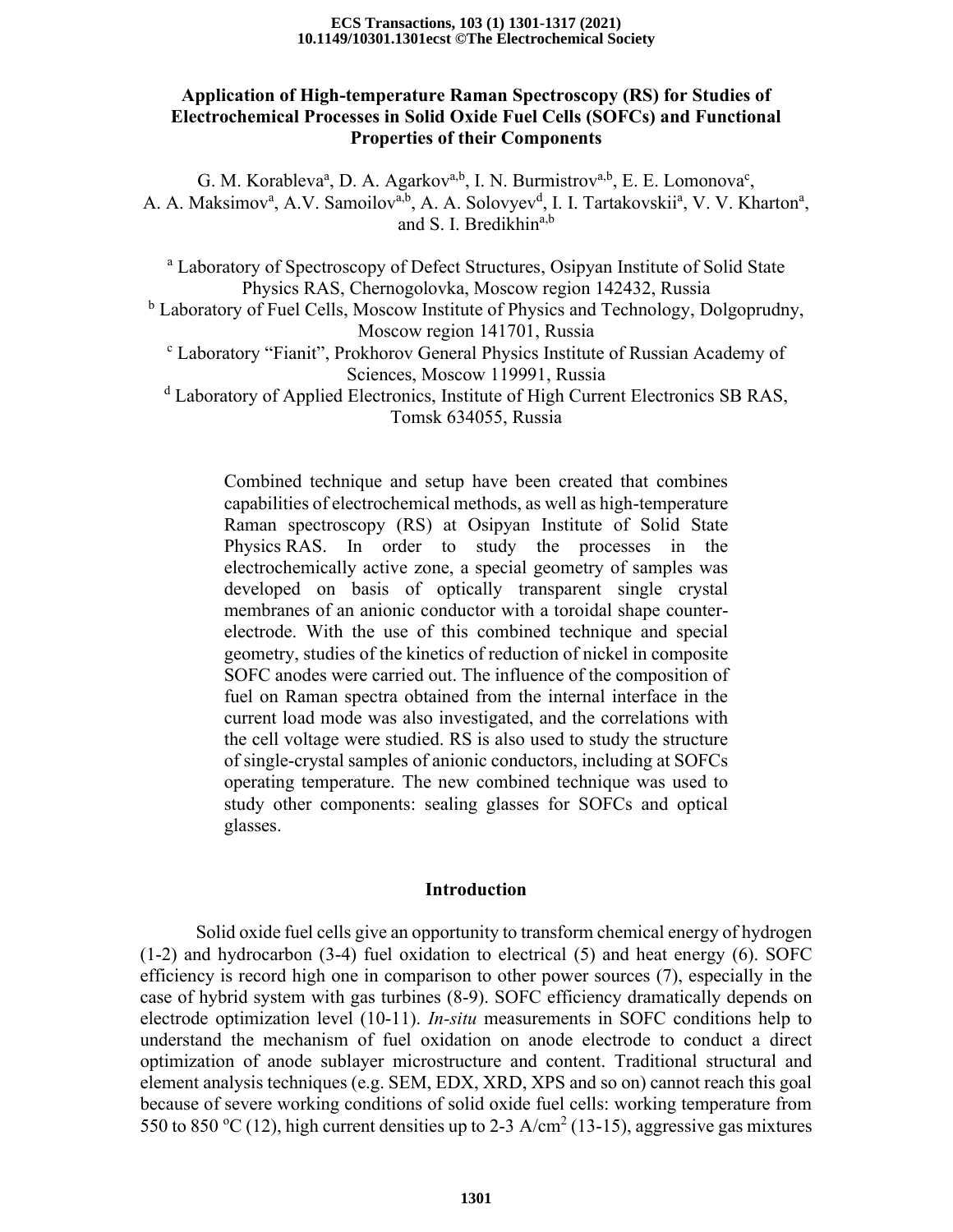and separated gas chambers with fuel and oxidation mixtures. Raman spectroscopy is a promising technique for *in-situ* studies of operating SOFC (16-18). This technique is distance one (it gives opportunity to separate spectroscopic equipment of working SOFC chamber), non-invasive (power input of excitation radiation is relatively low, and it does not significantly influences the operating model SOFC), more than 90 years of studies led to a large database of spectra for different materials, including those used in SOFC industry  $(19-21)$ .

Raman spectroscopy was widely used for the characterization of materials used for SOFC fabrication as well as full operating SOFC – *ex-situ* and *in-situ*. One of the objects studied was the extremely important issue regarding operation of SOFC anode in natural hydrocarbons – sulfur poisoning. Various bulk nickel sulfides and dramatic morphology changes were observed on the Ni surfaces of Ni–YSZ composites after exposure to fuels with pH<sub>2</sub>S/pH<sub>2</sub>= 100 ppm at elevated temperatures using *in-situ* Raman microspectroscopy and several ex-situ characterization techniques in (16). Raman spectroscopy was used to observe in-situ nickel sulfide formation at temperatures up to about 500°C in (22). Carbon deposition in anode on hydrocarbon-fed solid oxide fuel cells is also widely studied by *insitu* Raman spectroscopy. Direct evidence of preferential coking on the Ni surface with little to no coking YSZ was provided in (23), and the growth of carbon on the Ni surface was successfully monitored over time at high temperature. Besides, this technique provided additional evidence of the roles that water and BaO modification play in coking resistance on the Ni anode, which is useful for further anode design improvement. Significant and reproducible discrepancies in carbon removal rates by  $H_2O$ ,  $CO_2$ , and  $O_2$  were observed in both spectroscopic graphite signatures and simultaneous changes in cell OCV in (24). Raman spectra showed that the deposited carbon at OCV conditions was mainly in graphitic structure (G band) and partially in amorphous structures with aromatic ring (GR) in (25). As the understanding of fuel oxidations mechanisms strongly influences the direction of anode optimization routine, this subject was also studied in detail using the *insitu* Raman spectroscopy technique. Oxidation of hydrocarbons (methane and simulated biogas) was studied in (26). Ethanol oxidation as promising SOFC fuel was studied in (27).

Despite all advantages of Raman spectroscopy mentioned above, all the research groups are limited by outer boundaries of samples because of low penetration depth of light. In present work we describe the results obtained on model SOFCs with novel geometry based on optically transparent solid electrolyte membrane (single crystalline or ceramic thin film). This optically transparent anion conductor membrane as well as cathode with special shape give an opportunity to pass excitation laser beam and to collect the scattered radiation from the inner interface of fuel electrode and solid electrolyte membrane.

## **Experimental Techniques and Samples**

## Model SOFC Samples

In this study we used two types of model SOFCs: electrolyte supported and anode supported planar cells. Principal geometries are shown in figure 1.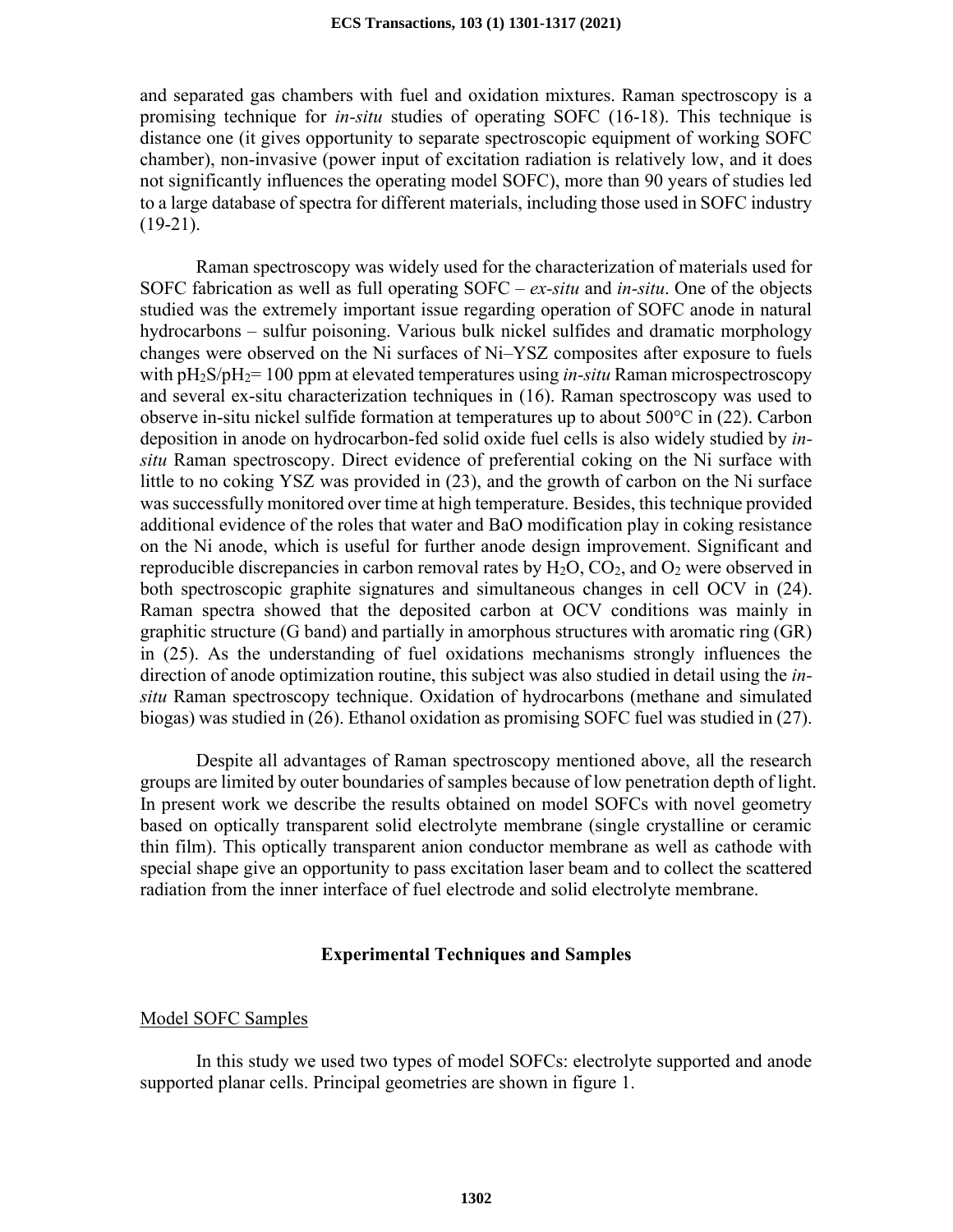

Figure 1. Geometry of electrolyte supported (a) and anode supported planar model SOFCs. Red arrows represent laser beams, red circles – studied zone on the inner interface of solid electrolyte membrane and fuel electrode.

Electrolyte supported cells were used previously (28-32). These samples are based on optically transparent single crystalline membranes made of stabilized zirconia. Despite higher10Sc1YSZ (89 mol%  $ZrO_2 + 10$  mol%  $Sc_2O_3 + 1$  mol%  $Y_2O_3$ ) ionic conductivity (33-35), we usually used  $8YSZ$  (92 mol%  $ZrO<sub>2</sub> + 8$  mol%  $Y<sub>2</sub>O<sub>3</sub>$ ) material, as it has much simpler Raman spectra (36-37). Single crystalline membranes were cut from the crystals, manufactured in A.M. Prokhorov General Physics Institute RAS (Russia) via direct melt crystallization technique in cold crucible (38-39). Composition and structure optimization of anode and cathode electrodes were described in previous works (40-43). Anode electrode was based on NiO/10Sc1CeSZ (89 mol%  $ZrO<sub>2</sub> + 10$  mol%  $Sc<sub>2</sub>O<sub>3</sub> + 1$  mol% CeO<sub>2</sub>) composite material, and cathode one – on LSM  $(La<sub>0.8</sub>Sr<sub>0.2</sub>)<sub>0.95</sub>MnO<sub>3-d</sub>/10Sc1CeSZ$ composite.

Anode supported SOFCs were used to reduce the cell resistance, thus to extend the range of working temperatures and current loads applied. These electrochemical cells were based on thick multilayered anode supports. Thin-film solid electrolyte was deposited using magnetron sputtering in Institute of High Current Electronics SB RAS. Thin-film (3- 5 μm) solid electrolyte is also optically transparent due to its low thickness. Cathode electrode was deposited following the route optimized previously (40-43).

In some experiments the 10GDC (90 mol%  $CeO<sub>2</sub> + 10$  mol%  $Gd<sub>2</sub>O<sub>3</sub>$ ) sublayer was placed on the anode | electrolyte boundary due to significant dependence of Raman spectra lines on oxygen stoichiometry in doped ceria crystal lattice (44-45).

## Single-crystal and polycrystalline membrane transparency

Light transmission spectra from (46) for clear (black line)  $300 \mu m$  thick singlecrystal 8YSZ plate and covered by as-prepared thin-film magnetron sputtered 8YSZ-layer for different thicknesses (1.6, 3.0, 4.7  $\mu$ m) as well as annealed in the air at 1100 °C are shown in figure 2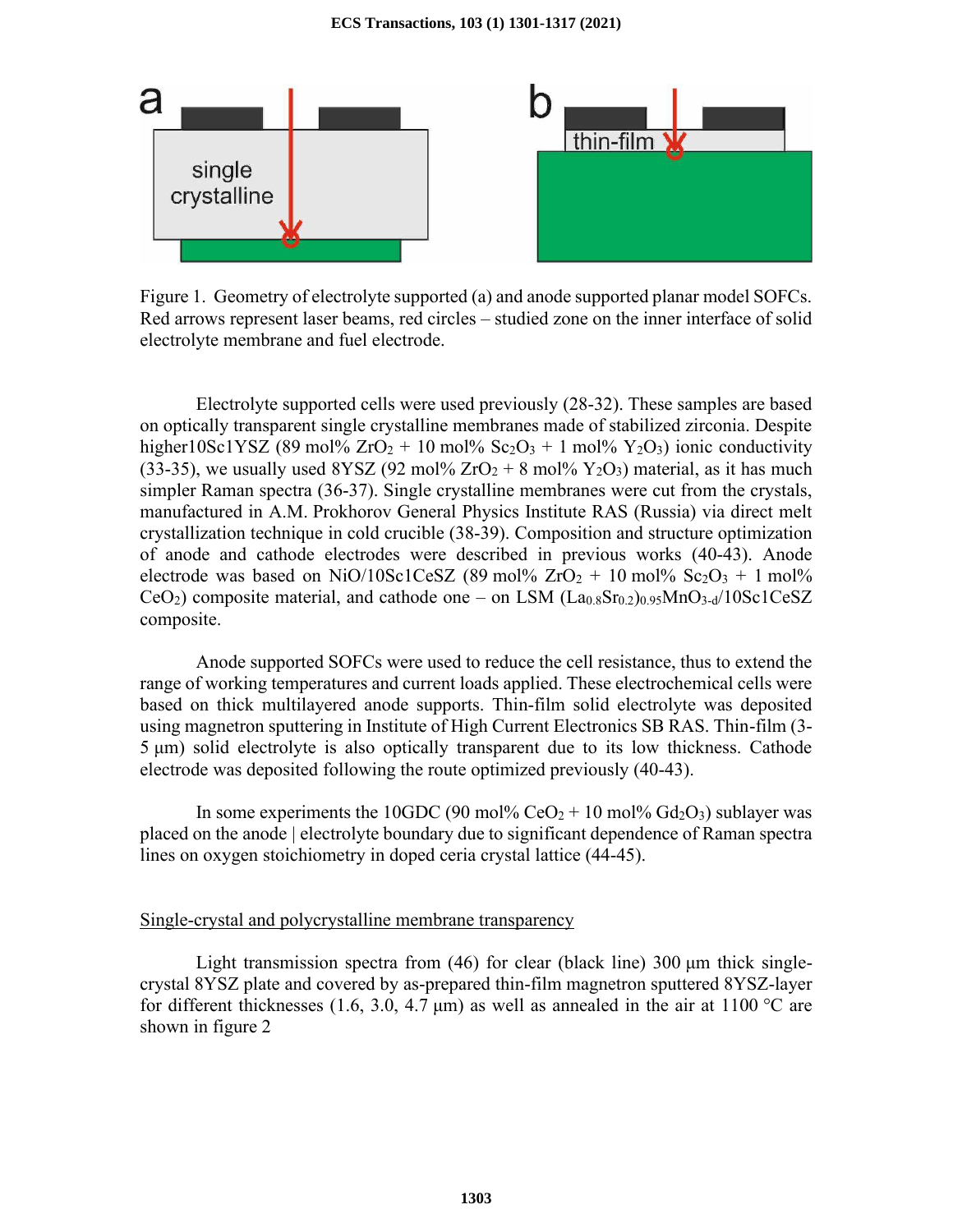

Figure 2. Light transmission spectra of clear (black) 300 μm thick single-crystal 8YSZ plate and covered by as-prepared thin-film magnetron sputtered 8YSZ-layer for different thicknesses (1.6  $\mu$ m – dashed red, 3.0  $\mu$ m – dotted green, 4.7  $\mu$ m – dash-dotted blue) as well as annealed in the air at 1100 °C (4.7  $\mu$ m – dash-double-dotted magenta), from (46).

One can observe the transmission spectrum of starting 8YSZ single-crystalline plate – black solid line. In a working range of wavelength (indicated with black rectangular) – 532–600 nm – this plate has a transmission ratio on a level of window glass (more than 70%). Introduction of thin-film magnetron sputtered 8YSZ layers (1.6 μm – red dashed line,  $3.0 \mu m$  – green dotted line,  $4.7 \mu m$  – blue dash-dotted line) effects the transmission dependence mainly in a shortwave region (200–450 nm), we explain this influence by poor crystallinity of deposited film. Influence of films deposited in working range of wavelength is rather low. Hence, we can use thin-film electrolyte deposited by magnetron sputtering to pass the excitation radiation and get a Raman scattered signal from the inner interface of solid electrolyte and anode electrode. This means, that in combination with special ringtype geometry of cathode electrode with one or several pinholes we have the opportunity to study both electrolyte-supported model SOFC samples based on optically transparent single-crystal solid electrolyte membranes and anode-supported structures with thin-film solid electrolyte deposited by magnetron sputtering technique. This zone and laser beam are represented by red circle and red arrow in figure 1 respectively.

#### Experimental Techniques

The morphology of materials as well as microstructure of ceramic layers was studied using a scanning electron microscope (SEM) with a LEO Supra 50VP field emitting cathode.

Thermogravimetric studies were carried out using a Setaram Setsys EVO 16 thermogravimetric analyzer (Setaram, France) with modules of thermogravimetric analysis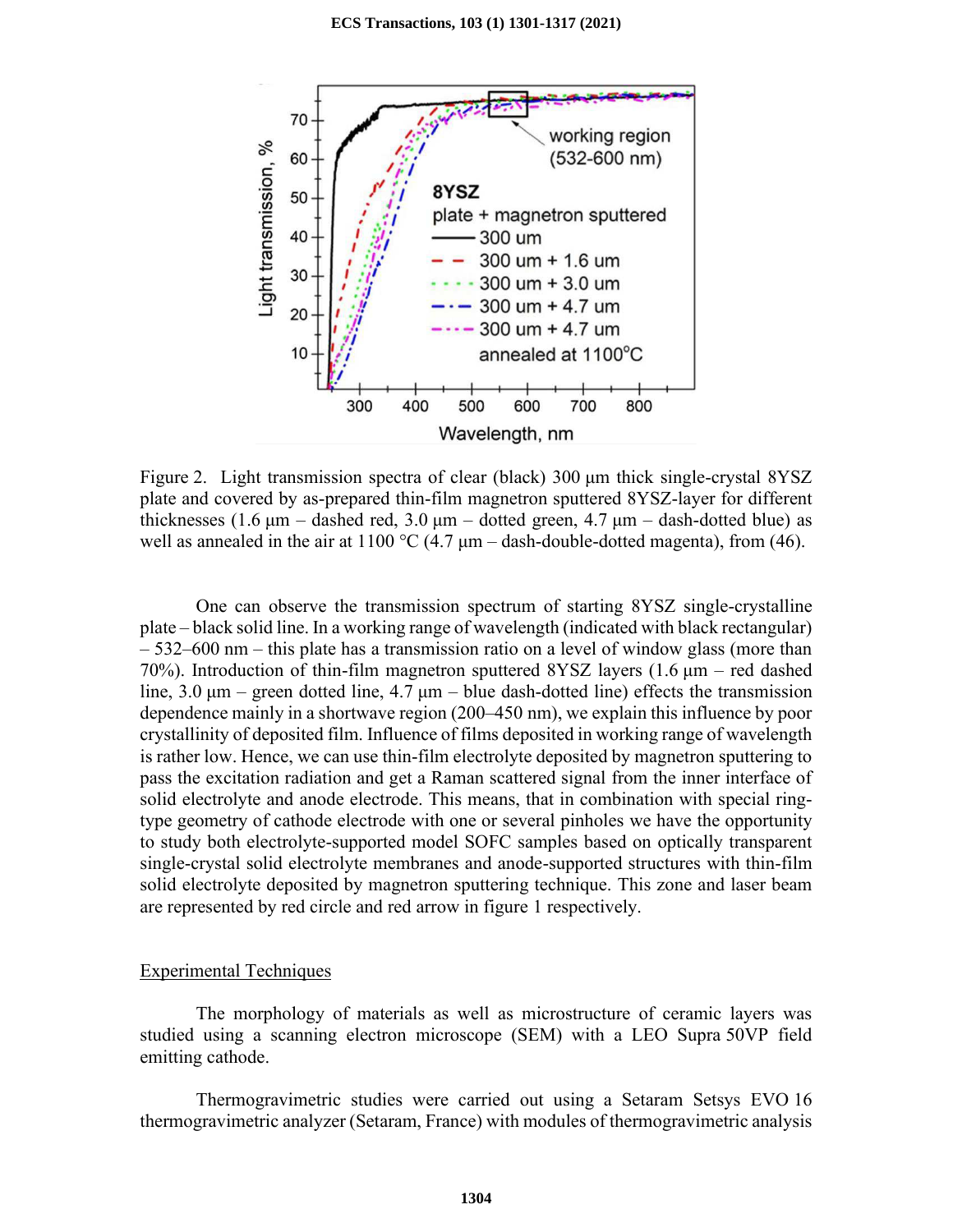(TGA) and differential thermal analysis (DTA) for studies of the temperature dependence of the mass and heat flux, accordingly. The device was equipped with a gas system with consumption controllers allowing to perform measurements in the atmosphere of oxygen, air, argon, technical mixture of argon and hydrogen (4 % hydrogen), carbon dioxide, and also in vacuum.

## Combined Experimental Setup for *in-situ* Raman Studies and Electrochemical Measurements

*In-situ* Raman studies of SOFC electrodes were conducted using combined experimental setup consisting of optical and electrochemical blocks. Principal scheme of this setup is presented in figure 3.



Figure 3. Principal scheme of the combined experimental technique for in-situ Raman studies and electrochemical measurements.

Electrochemical block of combined setup is shown in the right part of the scheme. High-temperature furnace gives an opportunity to control the working temperature of the sample studied up to  $1000 \degree C$ . High-temperature holder, which is placed inside the furnace, is made of single crystal sapphire tube produced by Osipyan Institute of Solid State Physics RAS (ISSP RAS, Russia). High-temperature holder is fixed on computer controlled mechanical system produced by Avesta-Project (Russia) for precise placing of the sample. Button-shaped SOFC sample is fixed on a tube edge using high-temperature sealing glass. Thermocouples fixed inside and outside of sapphire tube give an opportunity to precisely control the sample working temperature in course of studies. Electrochemical characteristics (chronopotentiometry, current-voltage characteristics, impedance spectroscopy) were measured by potentiostat-galvanostat Gamry Reference 3000 (USA). Gas system based on mass-flow controllers manufactured by Bronkhorst High Tech B.V. (The Netherlands) is connected to hydrogen, nitrogen, CO and CH4 lines, control limit being from 0.25 to 1 l/min for each gas. This system makes it possible to prepare model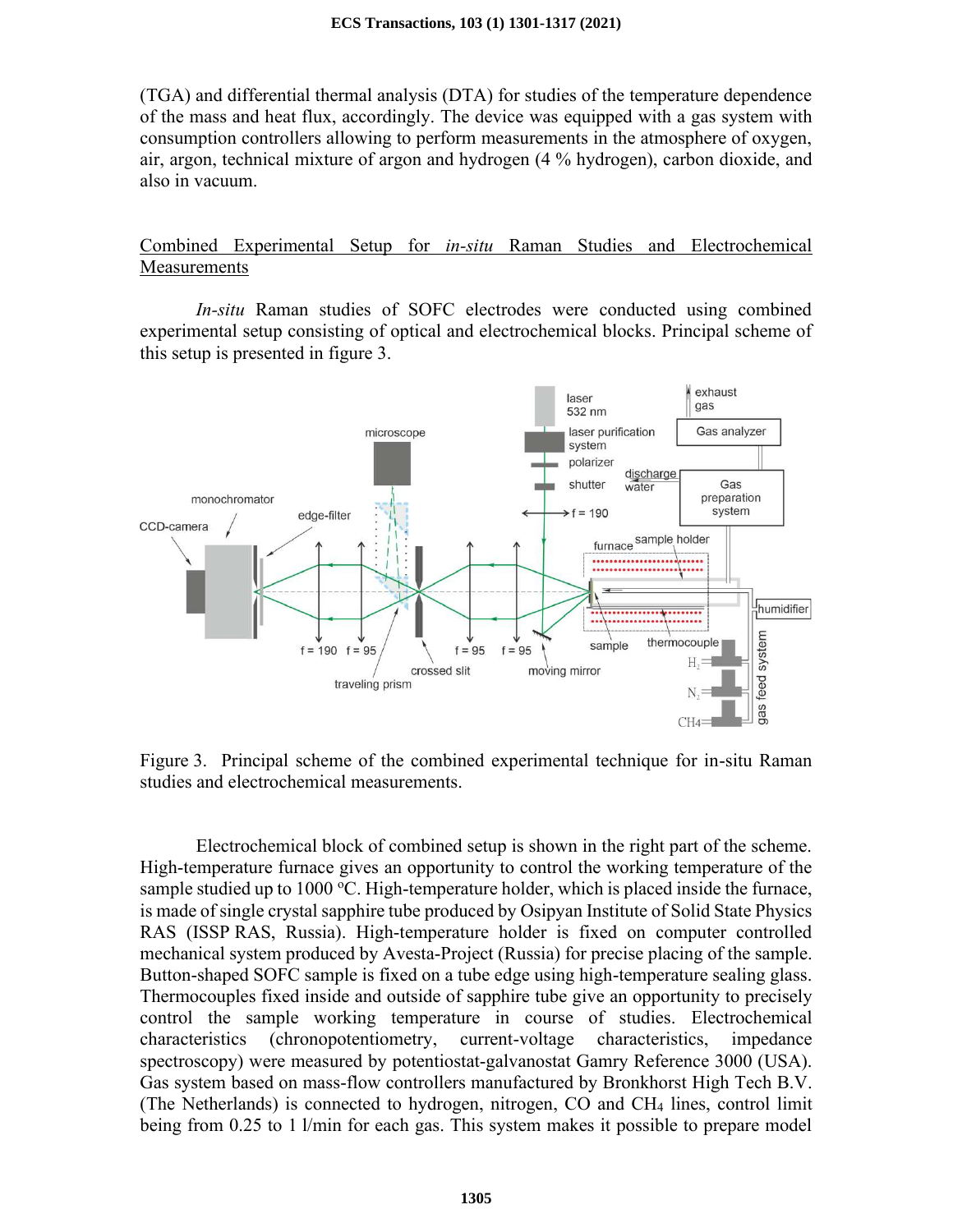fuel mixtures for testing model SOFCs in various working conditions. Sample fixed on the edge of sapphire tube is places by one of the edges of high-temperature furnace; this edge is directed towards the setup optical part.

The optical part of the setup consists of excitation radiation sub-system and optical sub-system of the scattered radiation detection. Multimode semiconductor green laser with the wavelength of 532 nm and power output of 20 mW operates as a source of excitation radiation. Spectroscopic filter for 532 nm is used to clear the excitation radiation from different additional lines. Polarizer is used to reduce the radiation intensity in course of system tuning. Mechanical iris-type shutter placed on the trajectory of laser beam is used for the collection of background spectra. Lens with a focus distance of 190 mm focuses laser beam, optical mirror directs it on a model SOFC placed inside the high-temperature furnace. All the lenses in setup described were manufactured by Lytkarino Factory of Optical Glass (LZOS, Russia), they are fixed in precise mechanical shifts for optics manufactured by Avesta-Project (Russia).

Scattered radiation is collected by a pair of lenses with focus distances of 95 mm. The image of the studied area is limited by crossed optical slits to avoid the presence of side signals. Movable prism-type mirror is used to temporarily direct the scattered radiation to microscope with computer-controlled CCD-camera (ToupView, China) with the purpose of precise tuning of investigated region. The second pair of lenses (with focus distances of 95 and 190 mm) directs the scattered radiation through the edge filter on a hole of diffraction grating spectrometer (MDR-12, LOMO, Russia) equipped with nitrogen cooled CCD camera LN/CCD-1340/400-EHRB/1 produced by Roper Scientific (Princeton Instruments, USA) with the size of 1340x400 pixels.

In addition to Raman spectroscopy and traditional electrochemical methods combined experimental setup was equipped with a benchtop flow-through gas analyzer "TEST-1" from Boner-VT, Ltd. (Russia), which makes it possible to study the content of  $CO<sub>2</sub>, CH<sub>4</sub>, O<sub>2</sub>, CO, H<sub>2</sub>, and H<sub>2</sub>O in the flow gas mixture flowing through the SOFC anode$ chamber. The use of the flow-through gas analysis system allows dynamic simultaneous measurement of the content of listed gases in the flow of the analyzed gas mixture.

### **Results and Discussion**

#### Studies of SOFC anode fabrication materials

High-temperature Raman spectroscopy allows obtaining additional information on the microstructure of samples both at room and operating temperature, where most other investigation methods become less applicable. Previously it was used to study the structure of single-crystal samples of anionic conductors (47-48), sealing glasses (49-50) for SOFCs, as well as optical glasses (51-53) including in situ experiments at the operating temperature of SOFCs (46).

In-situ Raman spectroscopy was used to study the redox processes at SOFC anode electrode as well as starting materials of anode preparation. Despite the well-known problems such as carbon deposition and Ni coarsening during long-term operation, the anode cermets of metallic Ni and stabilized zirconia are among the most common SOFC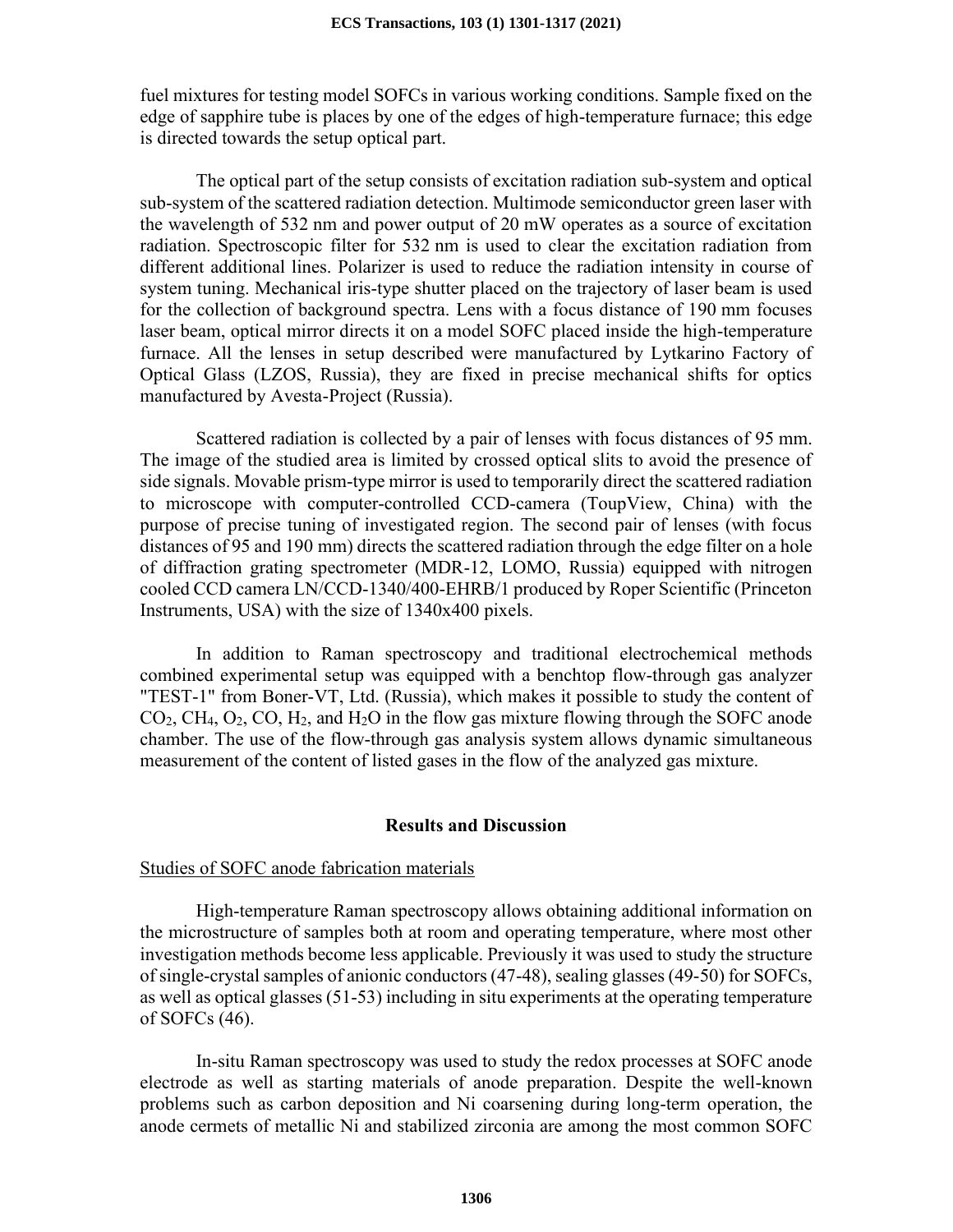materials. Nickel acts as an active component in conventional SOFC anodes (55-56) and takes part in course of fuel oxidation reversibly changing metallic and oxide form. Nickel oxide has complex Raman spectra (58) in contrast to metallic nickel. This property gives the opportunity to follow the redox processes employing nickel oxide Raman spectrum intensity study in course of SOFC operation.

It should be noticed that nickel oxide Raman spectrum is also sensitive to crystalline size (58) but in the case of nano-scale powders with extremely active surface it exhibits no Raman scattering. It was shown (43) that adsorbed layers that cover nanoscale grains could effectively screen laser excitation.

HRTEM revealed a core-shell structure of commercial nickel (II) oxide nanopowder (99.8% purity, Sigma-Aldrich). The amorphous shell, up to 5 nm in thickness, was assumed to be formed by absorbed gaseous species. Indeed, EDX showed a substantially high oxygen hyperstoichiometry of the nanopowder. The amount of extra oxygen decreases on annealing in air and becomes insignificant after heat-treatments at temperatures above 500 °C. The total amount of desorbed oxygen corresponds to  $0.18\pm0.04$ atoms per formula unit. The collected Raman spectra of the powders pre-annealed at various temperatures (figure 4) are in excellent agreement with the HRTEM, EDX and TGA data. The first Raman spectrum with well-resolved NiO peaks was collected for the powder annealed at 700 °C, when the absorbates are removed.



Figure 4. Raman spectra of NiO powders annealed at different temperatures (43).

## Studies of nickel oxide reduction kinetics in SOFC working conditions

After solid oxide fuel cell fabrication procedures, nickel oxide is in a form of microscale powder with a pronounced Raman spectrum, which can be used to in situ follow the transformation between oxidized and metallic nickel during SOFC anode reduction. The kinetics of reduction of Ni-10Sc1CeSZ composite anodes were studied using the Raman spectroscopy technique (29) for the 400-600  $^{\circ}$ C temperatures range. Raman spectra of Ni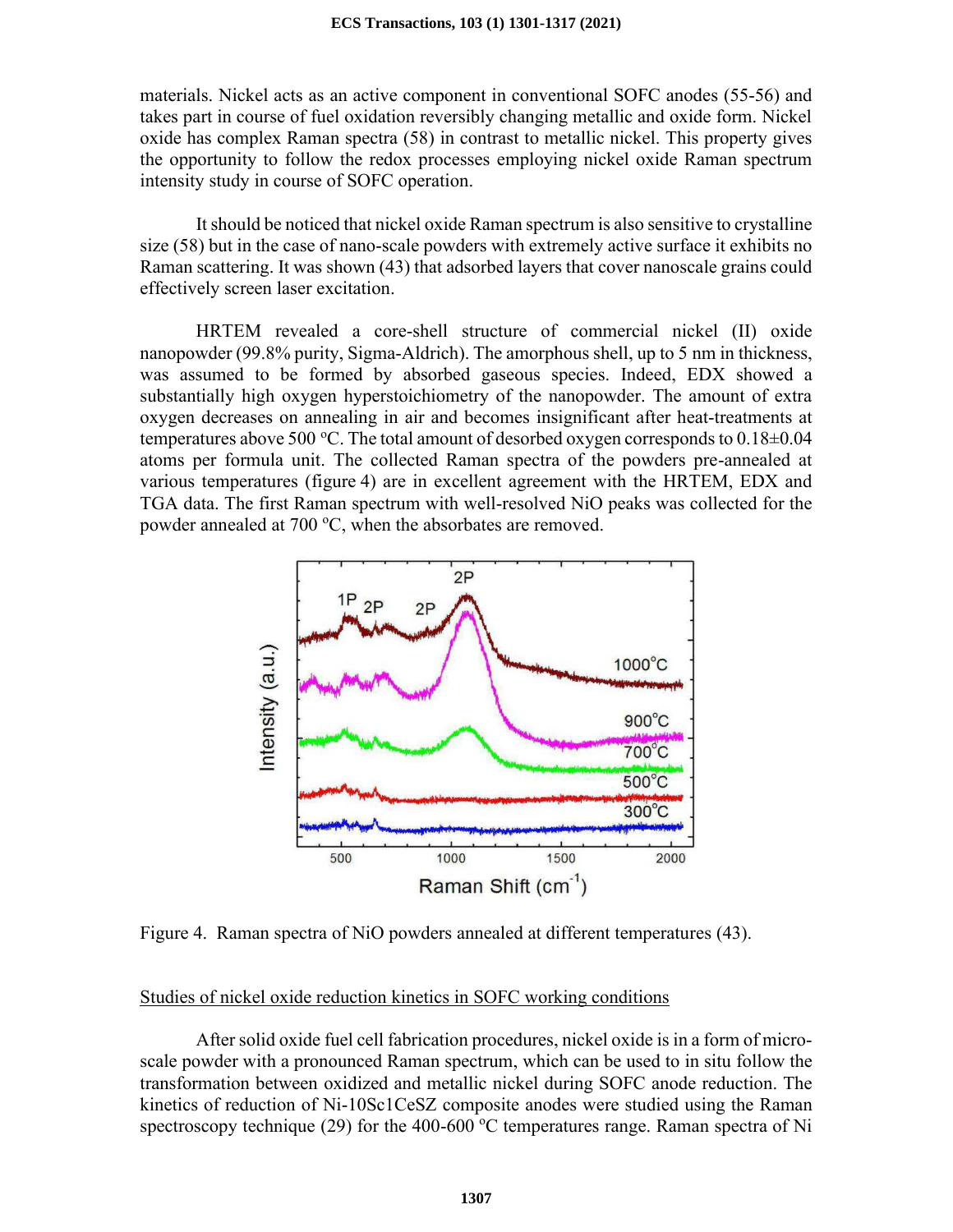oxide were collected from the region of inner anode | electrolyte interface in the geometry shown in Figure 1 (left). Figure 5 left shows the variation of NiO subspectrum with time during reduction in 50% H<sub>2</sub>–50% N<sub>2</sub> gas mixture at 500 °C. Time dependences of the NiO peak intensity on anode reduction at 400-600  $^{\circ}$ C are shown in right part of figure 5.



Figure 5. Raman spectra taken from the interface as a function of time during reduction at  $500 \text{ °C}$  – left, and time dependences of the NiO peak intensity on anode reduction at different temperatures (from (32)).

The time dependence of anode reduction obtained by thermogravimetric analysis of composite powder shows a significant difference from spectroscopic one and can be explained by geometry of Raman measurements as well as penetration depth of excitation laser radiation. Nevertheless, the classical Avrami model can describe both data sets. After initial variation in spectroscopic and thermogravimetric data concerning different experiment geometry both dependences show linear region corresponds to the *n* value of 1.33±0.01, which is in excellent agreement with literature (59-60). The relevant mechanism may be associated with the metal nuclei growth limited by Ni diffusion (60-61). Therefore, under open-circuit conditions the kinetics of NiO reduction at the porous cermet anode | solid electrolyte interface is similar to that of the bulk reaction, as expected. The results on the kinetics of nickel oxide reduction studies within SOFC composite anodes can be used for the optimization of the mode of initial reduction of the anodic electrode when the model medium–temperature SOFC reaches the operating conditions.

#### Raman studies of model SOFC samples

Despite high sensitivity of Raman spectroscopy to Ni oxidizing we did not observe any presence of NiO on anode | electrolyte inner interface under current load. To overcome this difficulty, we modified model sample structure by introducing of special indicative layer, sensitive to the oxygen partial pressure and current load applied to the cell. It is well known that cerium oxide has spectral lines, which strongly depend on oxygen stoichiometry in a crystal lattice. That is the reason we used indicative gadolinia doped ceria (GDC) layers in following works (32).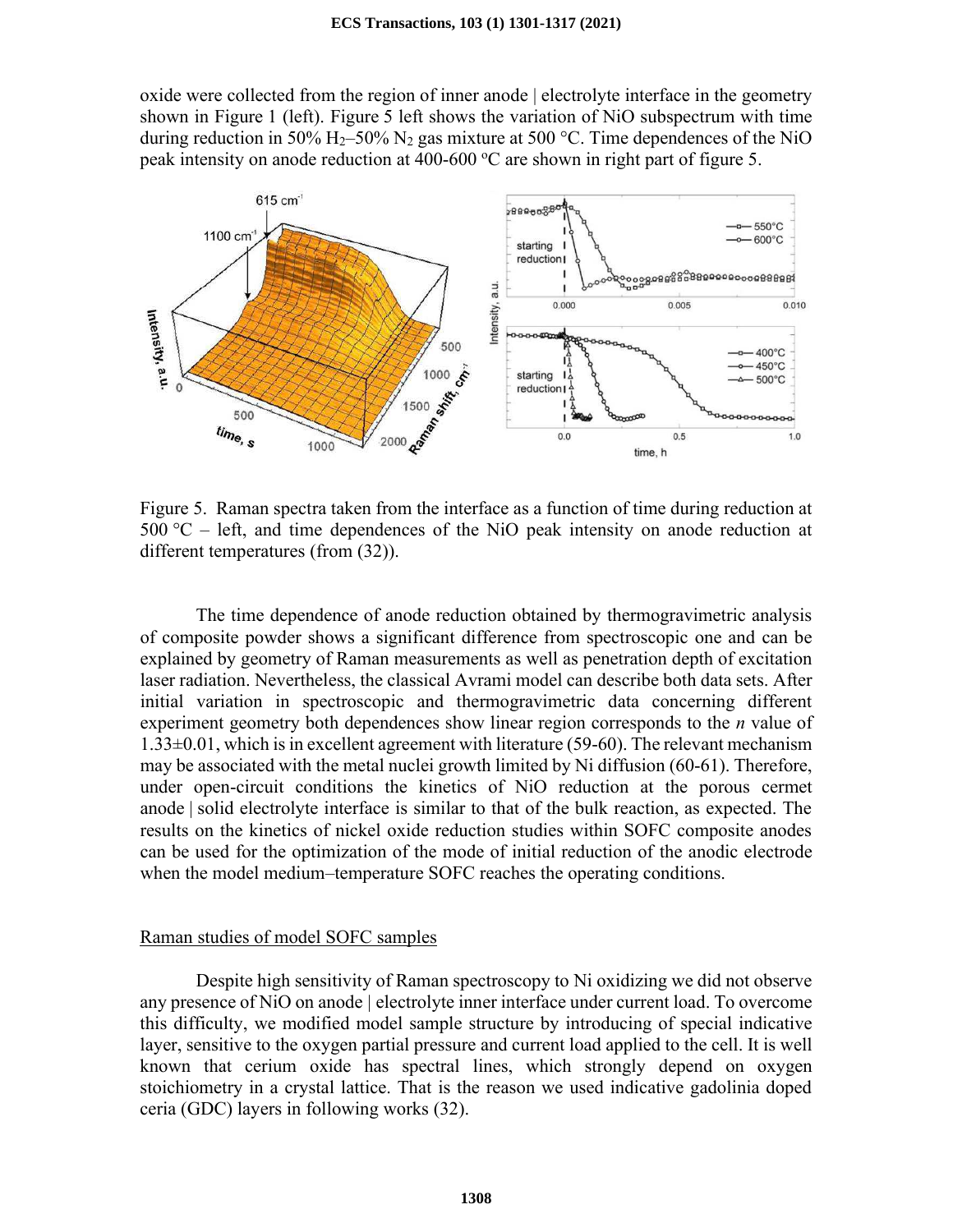*In-situ* studies of the inner interface between anode electrode and solid electrolyte require optical transparency of this anion conductor membrane. Unlike single crystal conventional ceramic membrane is not optically transparent because of high density of grain boundaries, which significantly scatter light. In the case of thin-films (up to  $3-5 \mu m$ ), when the grain size is comparable to electrolyte thickness, transparency of the ceramic solid electrolyte membrane is much higher. Further results were obtained in comparison of SOFC with single crystal electrolyte support and anode support with ceramic thin-film membrane. In both cases an indicative GDC layer on the anode | electrolyte boundary was used.



Figure 6. a – current-voltage and current-power curves for the electrolyte- anode supported cells under study at an operating temperature of 750  $\degree$ C and b – comparison of room temperature spectra for electrolyte- and anode-supported cells with identification of Raman peaks known from literature data.

One can observe from figure 6a, that transition to anode-supported cells gave an opportunity to significantly extend the range of current loads up to  $2 \text{ A/cm}^2$ . It also worth mentioning, that open circuit voltage is rather low, at the level of 0,93-1 V. This issue can be explained by thin-film bilayer electrolyte structure, which can demonstrate microleakages in course of SOFC operation. The GDC indicative layer, placed in anode chamber, changes oxidation state of Ce ions in fuel atmosphere. This causes mechanical instability of thin-film electrolyte and may lead to additional leakages, which lower the open circuit voltage of the cell.

Figure 6b shows room temperature Raman spectra obtained from inner interface "anode | electrolyte" of electrolyte-supported (bottom curve) and anode-supported (top curve) model solid oxide fuel cells. The majority of peaks obtained were identified in accordance with Raman spectra of zirconia, ceria and nickel oxide known from the literature data. Raman peaks with shifts of 170, 260, 340, 570 and 610 cm<sup>-1</sup> can be attributed to the structure of cubic zirconia. These peaks can be explained by the influence of single-crystalline thick solid electrolyte membrane in the case of electrolyte-supported structures and by thin-film polycrystalline 8YSZ membrane deposited by magnetron sputtering in a case of anode supported structures. Despite polycrystalline nature of ASC thin-film electrolyte, an influence of 8YSZ on Raman spectra obtained for ESC structures is much higher due to large thickness of the single-crystalline support membrane. Raman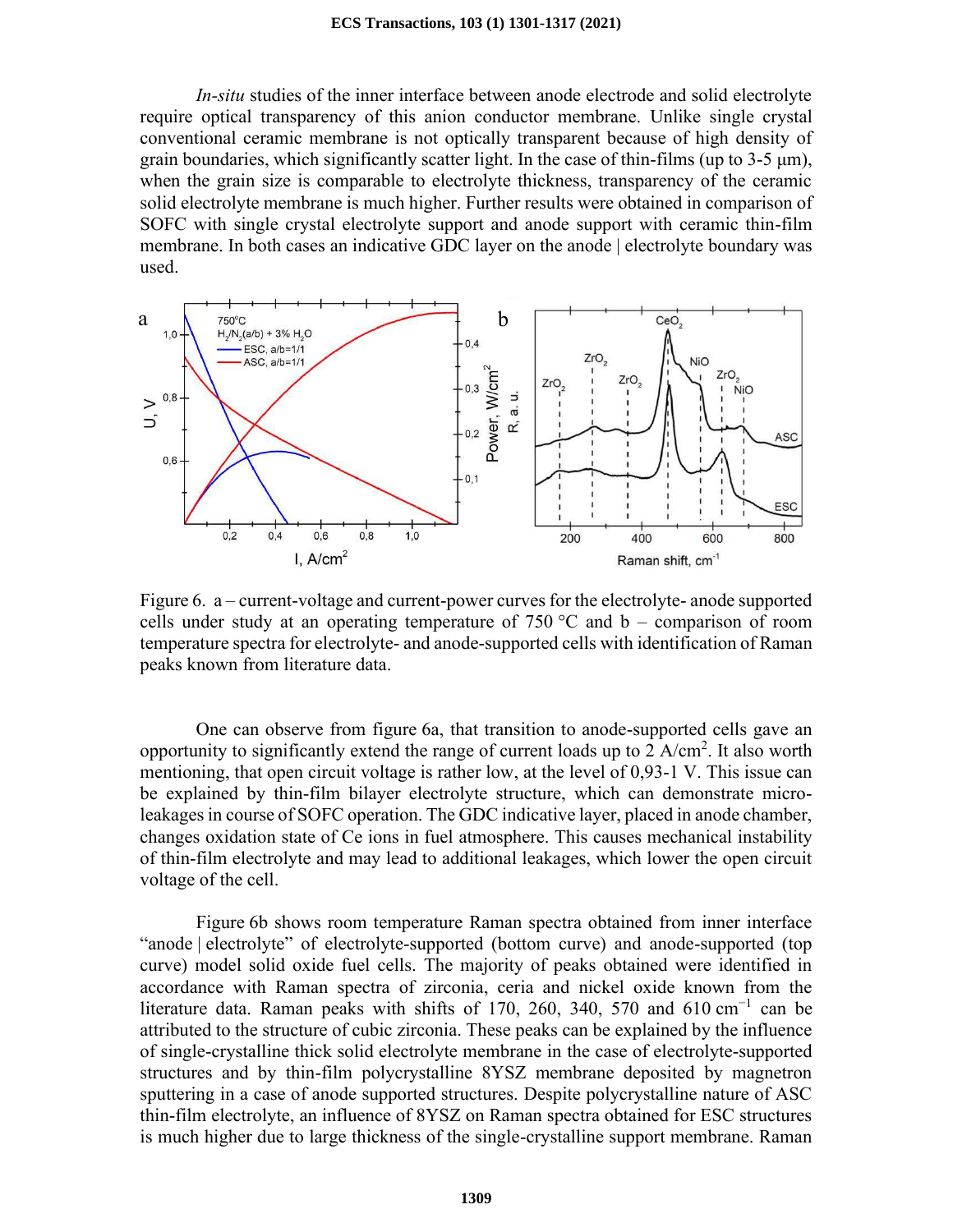peaks with shifts of 680 and 900 cm<sup>-1</sup> correspond to nickel oxide present in the functional anode layer. It is quite obvious, that nickel oxide Raman lines are noticeable in a significantly higher degree for anode-supported structure. This result can be explained by two factors: the usage of thin-film solid electrolyte with the lower influence of 8YSZ on total Raman spectrum of ASC sample and higher transparency of GDC layer deposited by means of magnetron sputtering in comparison of screen-printed one in case of thick electrolyte support. Quite intense Raman peak with the shift of about 460 cm<sup>-1</sup> can be attributed to doped ceria GDC indicative sublayer. Further studies of Raman spectra obtained from the inner interface of the anode electrode and solid electrolyte membrane were carried out in reducing conditions.

The result of the doped ceria line of interest  $(\sim460 \text{ cm}^{-1})$  separation from Raman spectra for different types of cell and fuel compositions under open circuit conditions is shown in figure 7a.



Figure 7. A – result of the doped ceria line of interest ( $\sim$ 460 cm<sup>-1</sup>) separation from Raman spectra in dependence on fuel mixture composition (from (46)) and b – dependence of the OCV (top) and current load density (bottom) on normalized Raman peak area.

One can observe a clear dependence of peak intensity on oxygen partial pressure for both types of SOFCs (ECS and ASC): line intensity increases when oxygen partial pressure increases. We connect this change with the growth of oxygen content inside the doped ceria crystal lattice and thus increase of probability of Raman scattering on O-Ce-O lattice oscillations. Dependence with the same character was detected for the case of current load application. Raman peak intensity grew after application of the current load, the higher the current – the higher is peak intensity. This effect can be explained by the transfer of oxygen anion from the electrolyte membrane to the lattice of the indicative GDC sublayer.

Area of the peak was estimated for two types of cells for different fuel compositions at open circuit conditions and for different current loads at constant  $H_2/N_2$  ratio. Results of these studies are presented in figure 7b. Peak area was normalized on the line intensity for the case of  $H_2/N_2=1/1$  fuel mixture and open circuit conditions.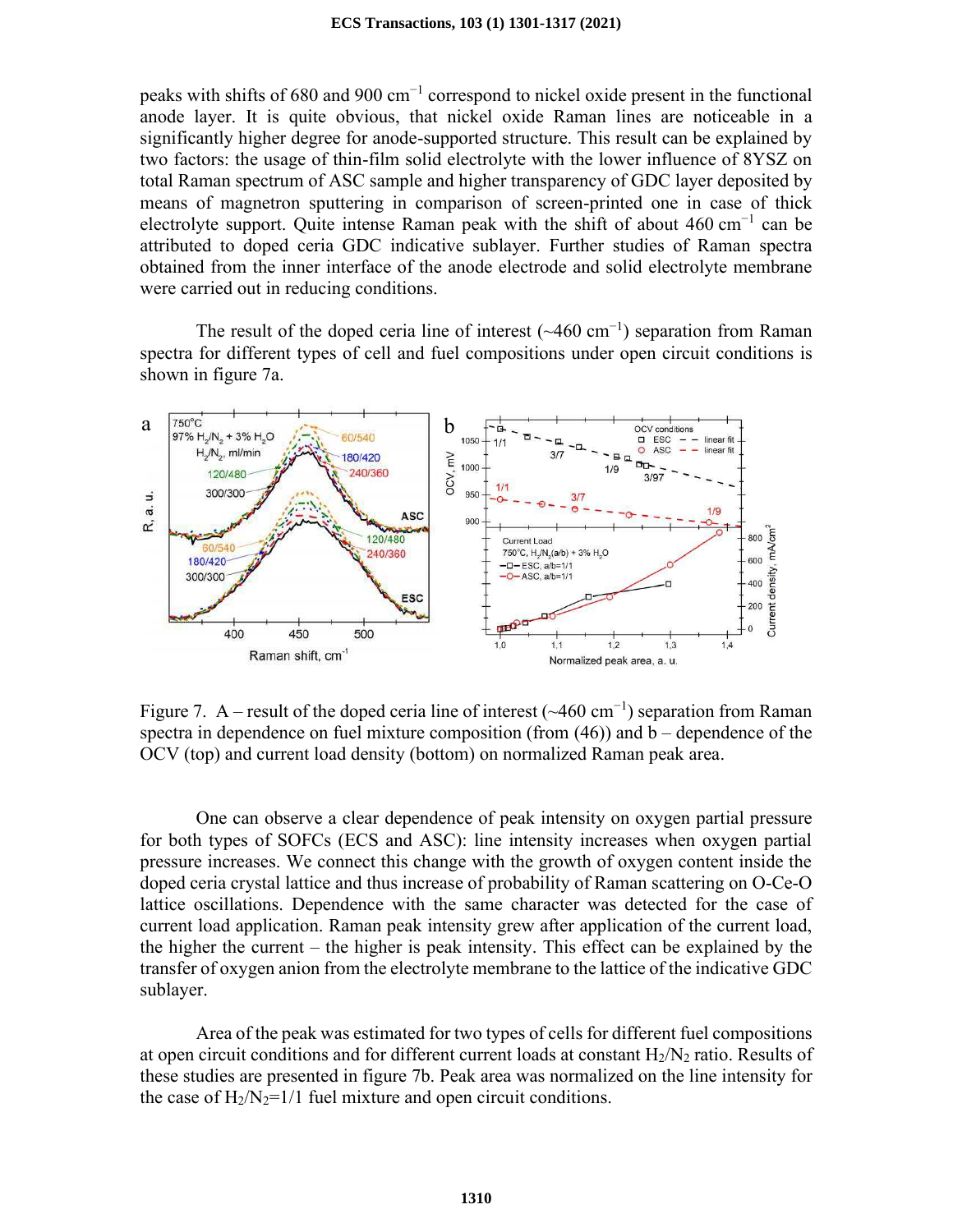One can observe that transition to anode-supported structures gives an opportunity to significantly extend the range of current loads available. Maximal current load applied is more than two times higher for the case of anodic support. The general view of the dependence is quite similar for both cell types, it can be attributed to the transport of oxygen anions  $(O^2)$  from solid electrolyte membrane to anode electrode.

Dependences of OCV on peak area are linear like both for ASC and ESC samples. Assuming local thermodynamical equilibrium on SOFC anode electrode in case of zero currents passing through the cell, one can evaluate a linear connection between changes in 460 cm<sup>−</sup><sup>1</sup> peak area and level of oxygen chemical potential in the region of inner "anode | electrolyte" interface. This procedure was applied to the sets of data obtained at constant fuel gas mixture and various current loads. The result of calculated anode overpotential is presented in figure 8a.



Figure 8. a – Calculated anodic overpotential for electrolyte- and anode-supported model SOFCs, b – Tafel-like dependence of the estimated local overpotential at the GDC|YSZ interface vs. current load for electrolyte-supported SOFC (from (32)).

Type of the supported element has practically no influence on obtained anode overpotential up to the 150 mA/cm<sup>2</sup> current load. As was shown earlier for the electrolytesupported SOFC (32) at low current loads estimated overpotentials exhibit a Tafel-like dependence on the current load applied to the cell (figure 8b). The calculated slope of local overpotential vs. ln(current) dependence equals to  $RT/(2nF)$  with  $n=2.2 \pm 0.1$ . This value was considered close enough to the theoretical value of 2. Moreover, local overpotential at the GDC | YSZ interface depends only on the current density and does not depend on the fuel gas composition within the limits of experimental errors. This fact and a constant slope of the Tafel-like relationship suggest that the rate-limiting mechanism in the reaction zone at low current densities may be associated with anion transfer via this studied interface. For higher current loads overpotential dependence shows a significant difference for different types of cells, which indicates an increase in the role of exchange processes with gaseous phase (e.g. hydrogen oxidation on the GDC surface or in the vicinity of triple-phase boundary).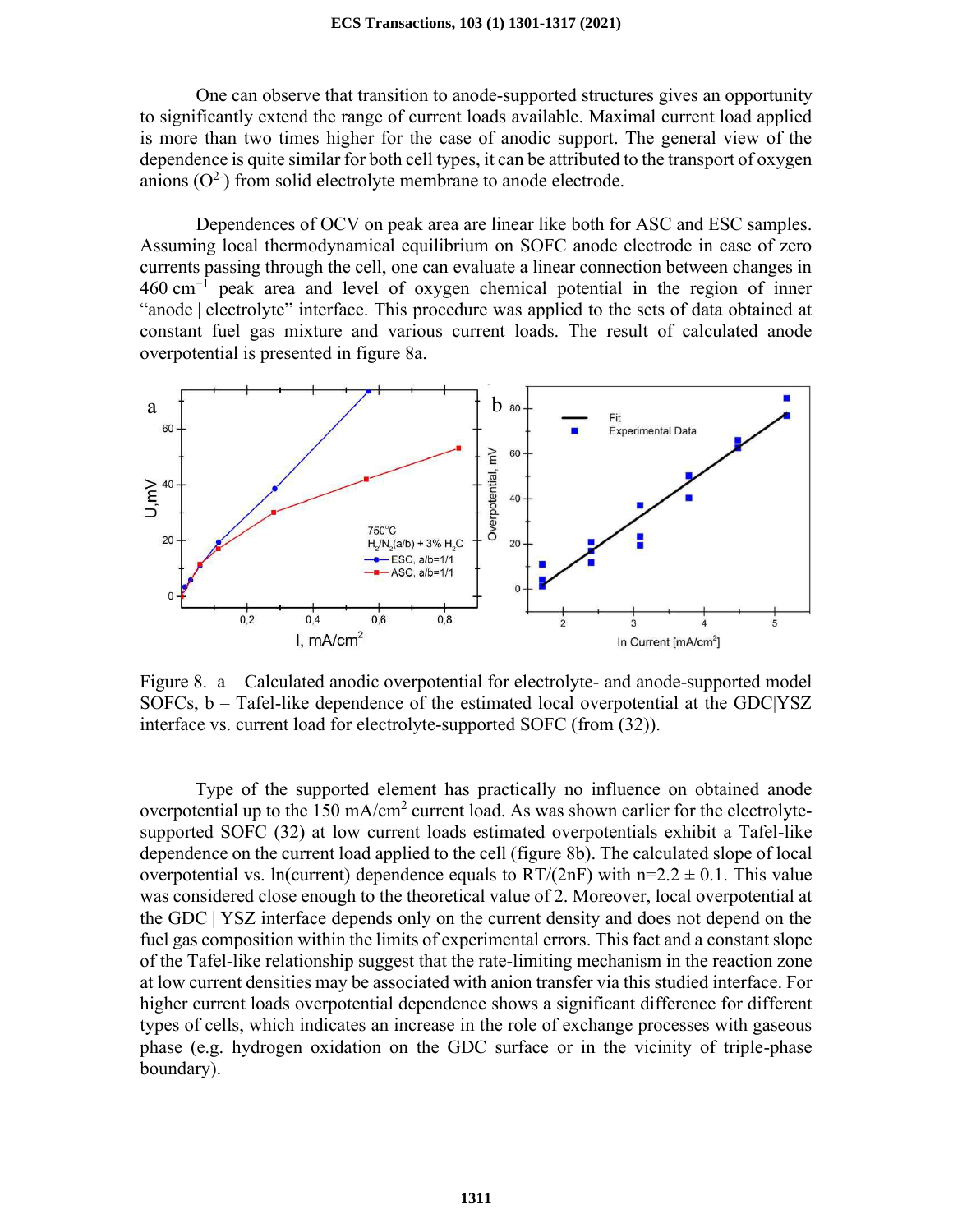#### Studies of carbon deposition in course of SOFC operation in methane-containing fuel

The use of thermodynamic analysis to predict the presence or absence of soot formation in the process of steam conversion of methane does not give an unambiguous answer due to the existence of temperature and concentration gradients between the surface of the fuel cell and the flow in the anode zone, as well as the complex and not fully understood kinetics of steam conversion of methane in general and the kinetics of carbon deposition in particular. However, under such uncertainty, the thermodynamic criterion still gives some confidence in the existence of a regime for reducing or completely preventing carbonization of the fuel cell anode. Therefore, the analysis of the dependence of the concentrations of the components on temperature makes it possible to estimate at what temperature the process of carbon deposition begins, as well as how the limiting concentration of the conversion products changes (for a given input composition). The results of thermodynamic analysis are presented in figure 9.



Figure 9. Results of thermodynamic analysis of the process of steam reforming of methane. The total flow of the fuel mixture is 50 ml/min.

As can be seen from figure 9, the addition of methane to the nitrogen-hydrogen mixture should lead to a decrease in the concentration of methane, as well as an increase in the concentration of  $CO$  and  $H<sub>2</sub>$ . Carbon deposition can be determined by a significant deviation from the balance between the incoming and outgoing gas mixtures and indirect signs, such as deterioration of the electrochemical characteristics of the fuel cell and an increase in the gas-dynamic resistance of the system.

Standard electrolyte-supported cells based on optically transparent single-crystal solid electrolyte membranes were used in this part of the study. The dominant peak in Raman spectra collected from inner interface of anode and electrolyte is the vibration line in zirconium dioxide due to the passage of the exciting laser beam through the singlecrystal membrane of the YSZ anionic conductor and the YSZ content in the composite anode. The Raman spectrum also clearly shows broad vibration lines of nickel oxide (1100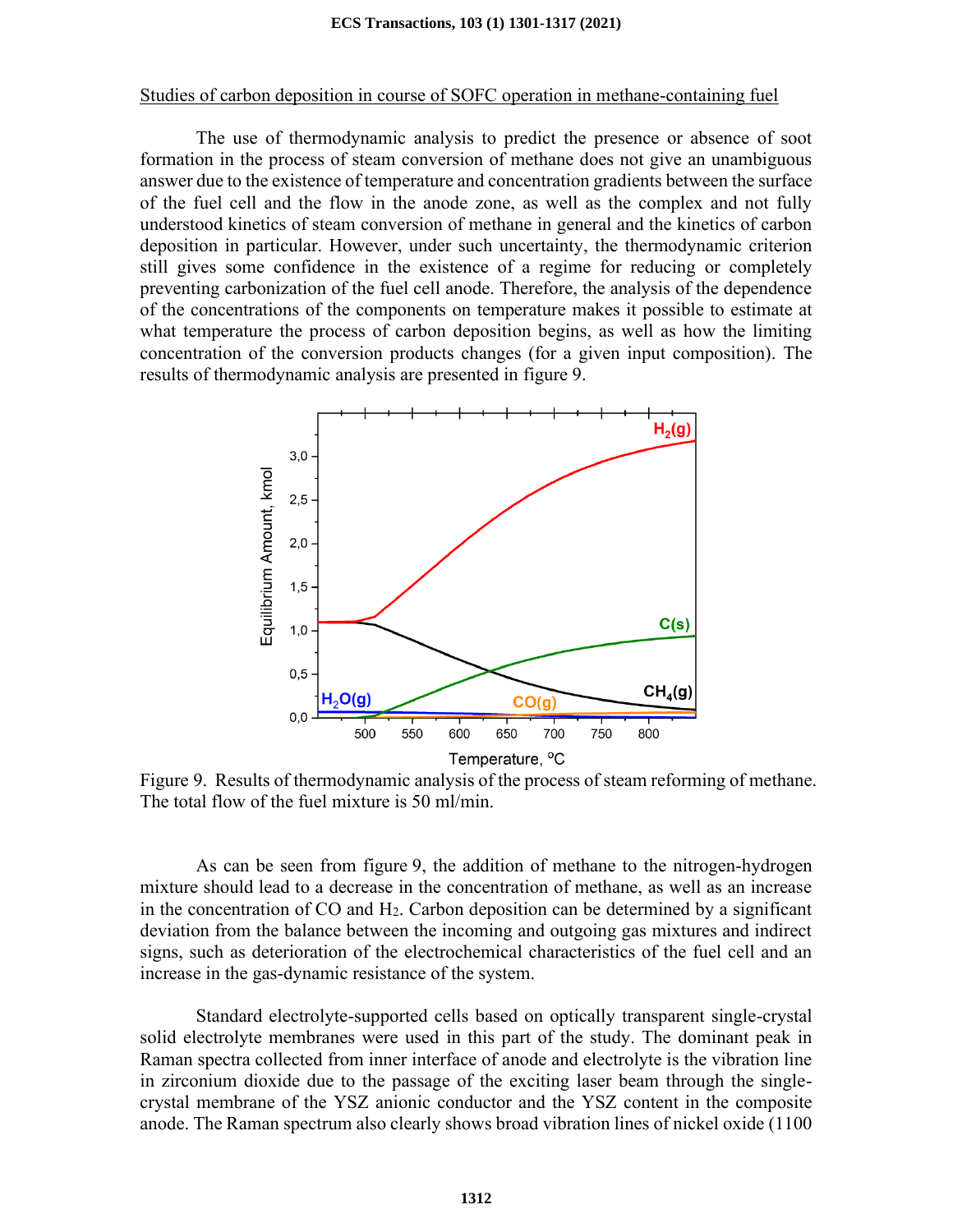and 1500 cm-1), which disappear under operating conditions of SOFC due to the reduction of nickel oxide to metallic nickel.

In order to study the process of carbonization of the composite anode during operation of SOFCs on carbon-containing fuel mixtures, the Raman spectra were measured from the internal interface between the electrolyte and the anode at different compositions of the supplied fuel mixture. Spectra showed that during operation of SOFC on fuel mixture with an increased methane content, a broad line appears in the Raman spectrum at a frequency of  $1350 \text{ cm}^{-1}$ . It is known from the literature that the peak at a frequency of the order of 1360 cm<sup>-1</sup> corresponds to the so-called D-line of vibrations in disordered graphite (61). It is worth noticing that this line was detected from inner interface of anode and solid electrolyte membrane for the first time. Previous researchers in this direction worked with outer boundaries of model SOFCs (62-63).

It should be noted that this line is wide enough (figure 10 left), which indicates the formation of nanosized "islands" of graphite, which are not strongly interconnected.



Figure 10. Raman spectrum of the internal interface between the electrolyte and the anode during SOFC operation on a hydrogen-methane mixture in a 1:1 ratio at a temperature of 750 °C.

To confirm that a broad line at a frequency of  $1350 \text{ cm}^{-1}$  in the Raman spectrum appears as a result of carbonization of the composite anode during operation of SOFCs on carbon-containing fuel (hydrogen-methane mixture), electron microscopic studies of composite anodes of model SOFCs were carried out in this work. The microstructure of the electrode layers of the model SOFC samples was studied using a scanning electron microscope (SEM).

Figure 10 right shows SEM images of the SOFC anode cross section after its operation on methane-hydrogen fuel. It can be seen that after operation on hydrogenmethane fuel, the structure of the anode became more "loose". It can be seen that the surface of the nickel grains is covered with a fine network of carbon deposits. The result obtained confirms the carbonization of the composite cathode, which was detected using the Raman scattering method when operating SOFCs on methane-hydrogen fuel.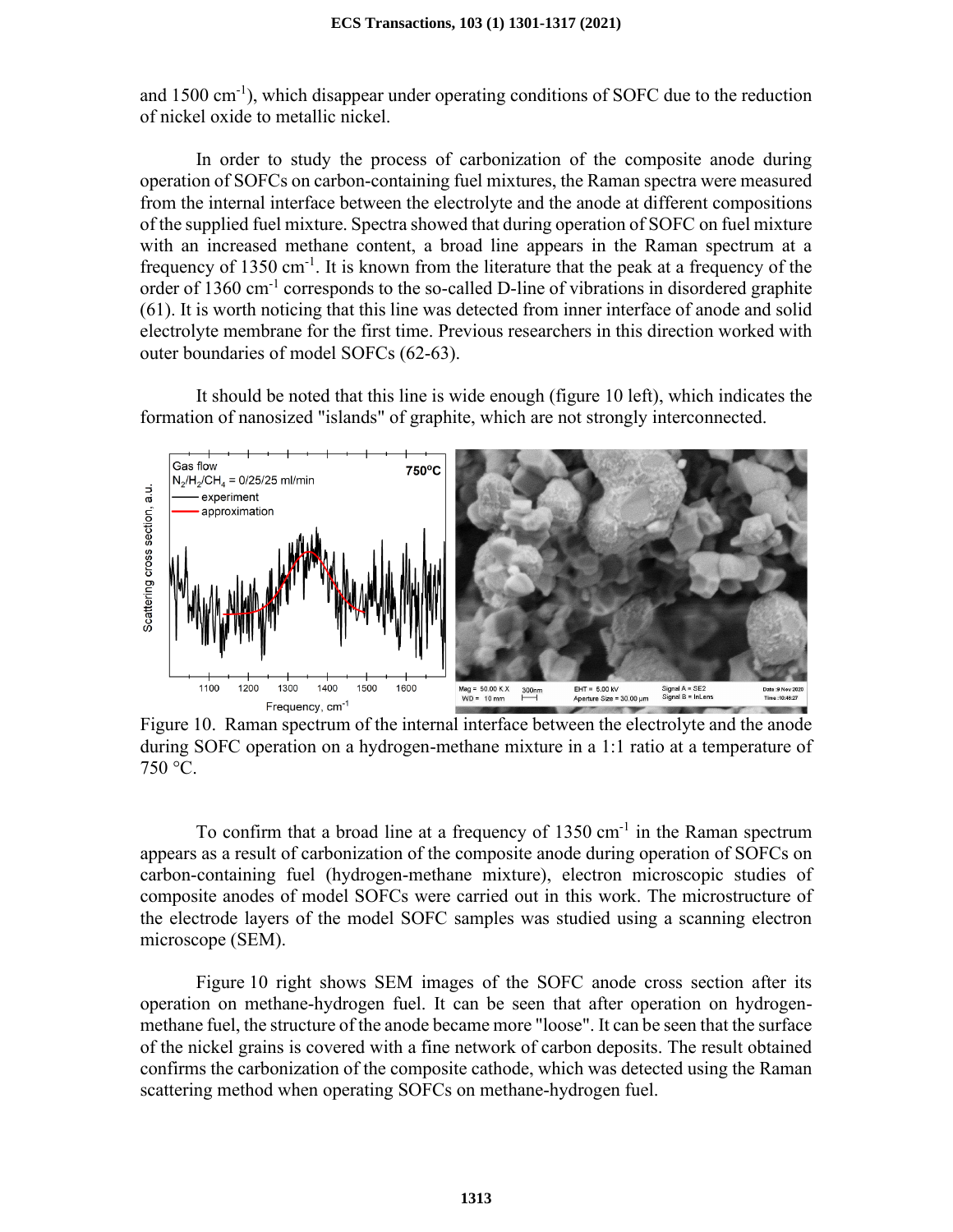We also studied a time dependence of the open circuit voltage (OCV). The reduction of the cell was carried out in a nitrogen-hydrogen fuel mixture with a component ratio of 3:1 ( $N_2$ :H<sub>2</sub> flow). After the completion of the anode reduction and stabilization of OCV at 1060 mV, methane was added to the fuel mixture at the following general ratio of components:  $N_2:H_2:CH_4 = 3:2:1$ . From the dependence of the open circuit potential on time, it can be seen that when a new fuel mixture reaches the anode of the fuel cell, a sharp increase in the open circuit potential occurs (1192 mV), which indicates the progress of the methane conversion reaction with the release of hydrogen in the fuel chamber. Moreover, the data of impedance spectroscopy confirm that when methane is added to the fuel gas mixture, the total resistance of the element increases. At the same time, during prolonged exposure in fuel mixtures, the anode structure "loosens" till its gradual destruction, which leads to an excessive increase in resistance, which is confirmed by the data of a scanning electron microscope and impedance. Carbon deposition studies by means of Raman spectroscopy as well as traditional electrochemical techniques will be continued in future works.

#### **Conclusions**

In this manuscript we described results of in-situ measurements of model solid oxide fuel cells conducting using the combined technique, which combines opportunities of Raman spectroscopy and traditional electrochemical techniques. Planar electrolyte- and anode-supported cells were used in these studies. Anode supported cells gave an opportunity to significantly extend ranges of operating temperatures as well as current loads applied. Optical measurements in combination with electrochemical studies gave an opportunity to estimate the dependence of local anodic overpotential on current load applied to the cell. In both cases overpotential exhibits Tafel-like behavior.

Tests of fuel cells under current load have been carried out, the relationship between electrochemical characteristics, composition of reaction products and changes in the corresponding Raman spectra have been studied. It was shown that the addition of methane leads to the formation of CO and an increase in the hydrogen content in the reaction products. In this case, the methane content in the conversion products decreases. It is shown that a more significant decrease in the methane content in relation to the increase in the concentrations of hydrogen and CO can be associated with the Boudouard reaction and carbon deposition. This is confirmed by the fact that over time, the electrochemical characteristics of the fuel cell deteriorate due to carbonization of the SOFC anode when operating in methane-rich mixtures. The influence of hydrocarbon-containing fuel on the evolution of the microstructure and chemical composition of the fuel electrode was studied during model experiments. We found a peak of amorphous carbon in the Raman spectra. It is shown that its occurrence is associated with the deposition of carbon on the model SOFC when using hydrocarbon gas mixtures as fuel.

#### **Acknowledgments**

This work was supported by Russian Scientific Foundation grant 17-79-30071 "Scientifically grounded optimization of power and mass-dimensional characteristics of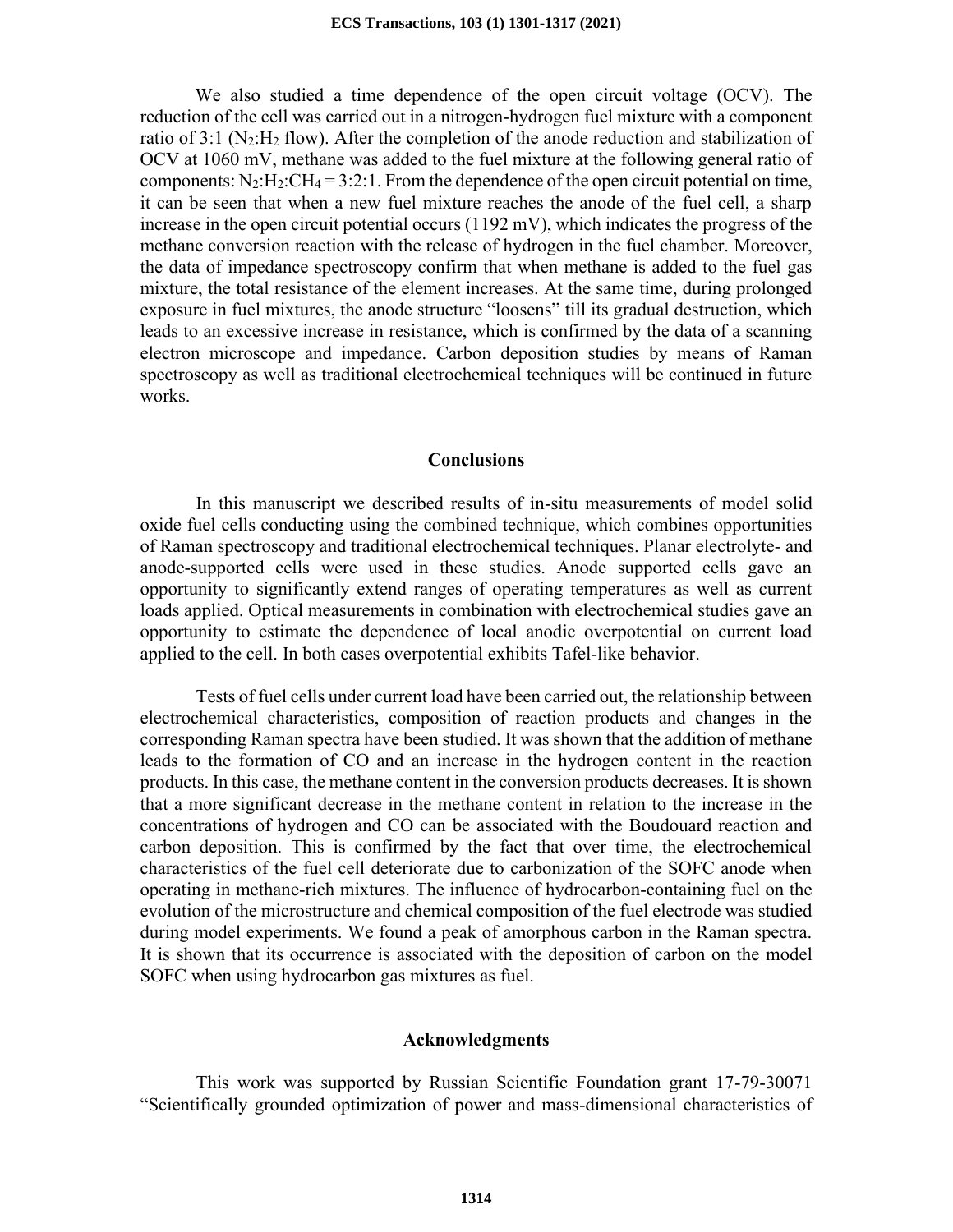planar SOFC stacks and development of fuel processor for highly-efficient transport and stationary power plants".

#### **References**

- 1. W.G. Bessler, J. Warnatz, and D.G. Goodwin, *Solid State Ionics*, **177**(39-40), 3371 (2007).
- 2. C.M. Grgicak, R.G. Green, and J.B.Giorgi, *J. Power Sources*, **179**(1), 317 (2008).
- 3. R.J. Gorte and J.M. Vohs, *J. Catal.*, **216**(1-2), 477 (2003).
- 4. T. Hibino, A. Hashimoto, M. Yano, M. Suzuki, M. Sano, *Electrochim. Acta*, **48**(17), 2531 (2003).
- 5. A.B. Stambouli and E. Traversa, *Renew. Sust. Energ. Rev.*, **6**(5), 433 (2002).
- 6. A.L. Facci, V. Cigolotti, E. Jannelli, and S. Ubertini, *Appl. Energ.*, **192**, 563 (2017).
- 7. R.A. Raymond, *J. Power Sources.*, **86**(1-2), 134 (2000).
- 8. A.V. Akkaya, B. Sahin, and H.H. Erdem, *J. Hydrog. Energy*, **33**(10), 2566 (2008).
- 9. T.W. Song, J.L. Sohn, T.S. Kim, and S.T. Ro, *J. Power Sources*, **158**(1), 361 (2006).
- 10. D. Ding, X. Li, S.Y. Lai, K. Gerdes, and M. Liu, *Energ. Environment. Sci.*, **7**, 552 (2014).
- 11. P.R. Shearing, D.J.L. Brett, and N.P. Brandon, *Int. Mater. Rev.*, **55**(6), 347 (2010).
- 12. P. Charpentier, P. Fragnaud, D.M. Schleich, and E. Gehain, *Solid State Ionics*, **135**(1-4), 373 (2000).
- 13. A.A. Solovyev, S.V. Rabotkin, A.V. Shipilova, and I.V. Ionov, *Int. J. Electrochem. Sci.*, **14**, 575 (2019).
- 14. E.A. Smolyanskiy, S.A. Linnik, I.V. Ionov, A.V. Shipilova, V.A. Semenov, A.L. Lauk, and A.A. Solovyev, *J. Phys.: Conf. Ser.*, **1115**, 032080 (2018).
- 15. A.N. Koval'chuk, A.V. Kuz'min, D.A. Osinkin, A.S. Farlenkov, A.A. Solov'ev, A.V. Shipilova, I.V. Ionov, N.M. Bogdanovich, and S.M. Beresnev, *Russ. J. Electrochem.*, **54**(6), 541 (2018).
- 16. Z. Cheng and M. Liu, *Solid State Ionics*, **178**(3-4), 925 (2007).
- 17. M.B. Pomfret, J. Marda, G.S. Jackson, B.W. Eichhorn, A.M. Dean, and R.A. Walker, *J. Phys. Chem. C.*, **112**(13), 5232 (2008).
- 18. Z. Cheng, J.-H. Wang, Y.M. Choi, L. Yang, M.C. Lin, and M. Liu, *Energ. & Environment. Sci.*, **4**, 4380 (2011).
- 19. A. Grimaud, J.M. Bassat, F. Mauvy, P. Simon, A. Canizares, B. Rousseau, M. Marrony, and J.C. Grenier, *Solid State Ionics*, **191**(1), 24 (2001).
- 20. K. Nomura, Y. Mizutani, M. Kawai, Y. Nakamura, and O. Yamamoto, *Solid State Ionics*, **135**, 235 (2000).
- 21. J.-W. Lee, Z. Liu, L. Yang, H. Abernathy, S.-H. Choi, H.-E. Kim, and M. Liu, *J. Power Sources*, **190**(2), 307 (2009).
- 22. H.H. Thi, B. Saubat, N. Sergent, and T. Pagnier, *Solid State Ionics*, **272**, 84 (2015).
- 23. K.S. Blinn, H. Abernathy, X. Li, M. Liu, L.A. Bottomley, and M. Liu, *Energ. & Environment. Sci.*, **5**, 7913 (2012).
- 24. J. Kirtley, A. Singh, D. Halat, T. Oswell, J.M. Hill, and R.A. Walker, *J. Phys. Chem. C.*, **117**(49), 25908 (2013).
- 25. W. Li, Y. Shi, Y. Luo, Y. Wang, and N. Cai, *J. Power Sources*, **276**, 26 (2015).
- 26. J.D. Kirtley, M.B. Pomfret, D.A. Steinhurst, J.C. Owrutsky, and R.A. Walker, *J. Phys. Chem. C.*, 119(23), 12781 (2016).
- 27. B. Eigenbrodt, J. Kirtley, and R.A. Walker, *ECS Trans.*, **35**(1), 2789 (2011).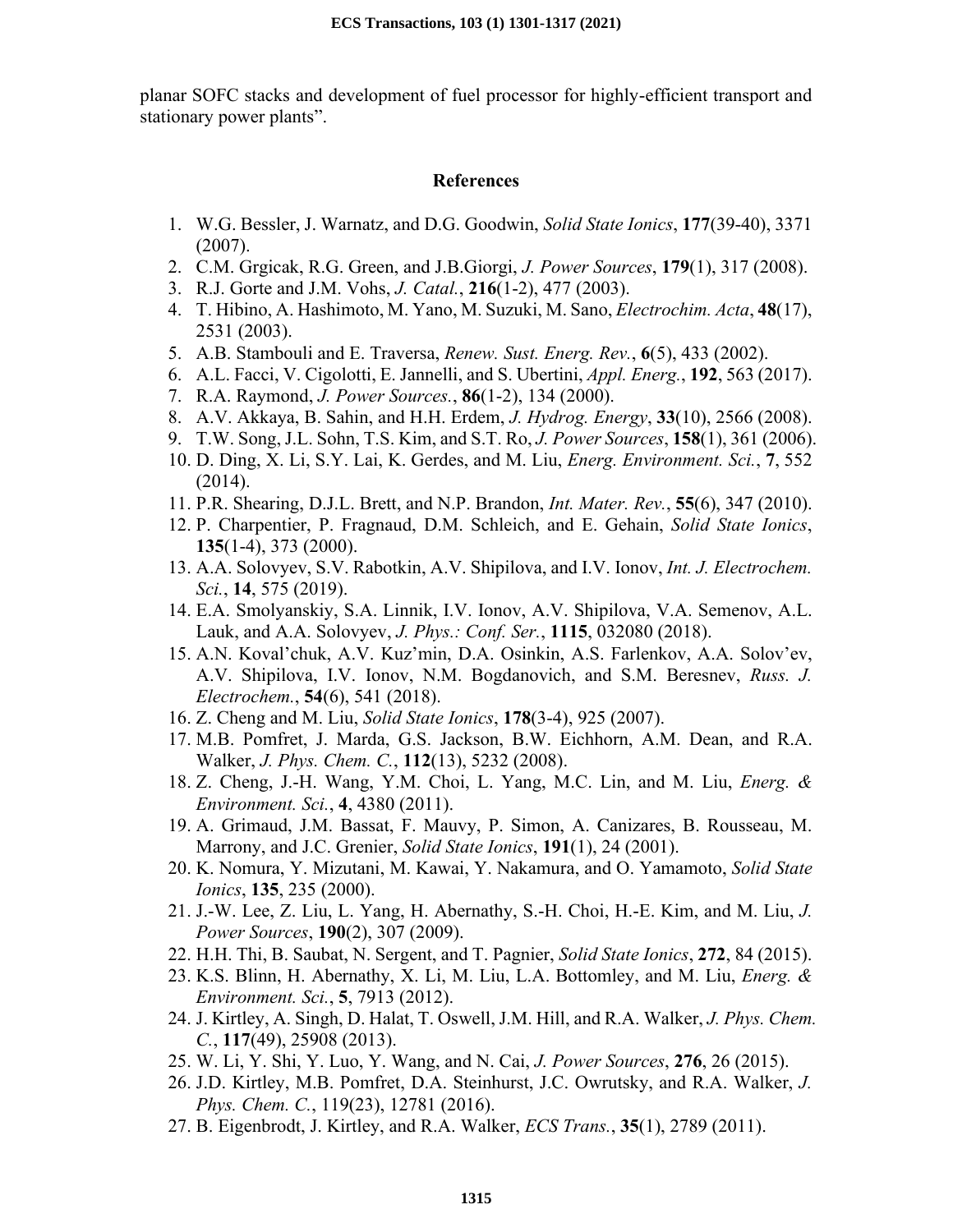- 28. D.A. Agarkov, I.N. Burmistrov, F.M. Tsybrov, I.I. Tartakovskii, V.V. Kharton, S.I. Bredikhin, and V.V. Kveder, *ECS Trans.*, **68**(1), 2093 (2015).
- 29. D.A. Agarkov, I.N. Burmistrov, F.M. Tsybrov, I.I. Tartakovskii, V.V. Kharton, and S.I. Bredikhin, *Russ. J. Electrochem.*, **52**(7), 600 (2016).
- 30. D.A. Agarkov, I.N. Burmistrov, F.M. Tsybrov, I.I. Tartakovskii, V.V. Kharton, and S.I. Bredikhin, *Solid State Ionics*, **302**, 133 (2017).
- 31. S.I. Bredikhin, D.A. Agarkov, A.S. Aronin, I.N. Burmistrov, D.V. Matveev, and V.V. Kharton, *Mater. Lett.*, **216**, 193 (2018).
- 32. D.A. Agarkov, I.N. Burmistrov, F.M. Tsybrov, I.I. Tartakovskii, V.V. Kharton, and S.I. Bredikhin, *Solid State Ionics*, **319C**, 125 (2018).
- 33. D.A. Agarkov, M.A. Borik, S.I. Bredikhin, A.V. Kulebyakin, I.E. Kuritsyna, E.E. Lomonova, F.O. Milovich, V.A. Myzina, V.V. Osiko, E.A. Agarkova, and N.Yu. Tabachkova, *Russ. J. Electrochem.*, **54**(6), 459 (2018).
- 34. D.A. Agarkov, M.A. Borik, V.T. Bublik, S.I. Bredikhin, A.S. Chislov, A.V. Kulebyakin, I.E. Kuritsyna, E.E. Lomonova, F.O. Milovich, V.A. Myzina, V.V. Osiko, and N.Yu. Tabachkova, *Solid State Ionics*, 322, 24 (2018).
- 35. F.O. Milovich, M.A. Borik, N.Yu. Tabachkova, D.A. Agarkov, E.E. Lomonova, I.E. Kuritsyna, V.T. Bublik, V.A. Kolotygin, A.S. Chislov, A.V. Kulebyakin, V.A. Myzina, and V.V. Osiko, *J. Alloy Cmpd.*, **191**, 445 (2019).
- 36. K. Nomura, Y. Mizutani, M. Kawai, Y. Nakamura, and O. Yamamoto, *Solid State Ionics*, **132**(3-4), 235 (2000).
- 37. I.E. Kuritsyna, S.I. Bredikhin, D.A. Agarkov, M.A. Borik, A.V. Kulebyakin, F.O. Milovich, E.E. Lomonova, V.A. Myzina, and N.Yu. Tabachkova, *Russ. J. Electrochem.*, **54**(6), 481 (2018).
- 38. M.A. Borik, E.E. Lomonova, V.V. Osiko, V.A. Panov, O.E. Porodnikov, M.A. Vishnyakova, Yu.K. Voron'ko, and V.V. Voronov, *J. Cryst. Growth*, **275**, e2173 (2005).
- 39. V.I. Aleksandrov, V.V. Osiko, A.M. Prokhorov, and V.M. Tatarintsev, *Russ. Chem. Rev.*, **47**(3), 213 (1978).
- 40. I. Burmistrov, D. Agarkov, S. Bredikhin, Yu. Nepochatov, O. Tiunova, and O. Zadorozhnaya, *ECS Trans.*, **57**(1), 917 (2013).
- 41. I.N. Burmistrov, D.A. Agarkov, F.M. Tsybrov, and S.I. Bredikhin, *Russ. J. Electrochem.*, **52**(7), 669 (2016).
- 42. I.N. Burmistrov, D.A. Agarkov, E.V. Korovkin, D.V. Yalovenko, and S.I. Bredikhin, *Russ. J. Electrochem.*, **53**(8), 873 (2017).
- 43. I.N. Burmistrov, D.A. Agarkov, I.I. Tartakovskii, V.V. Kharton, and S.I. Bredikhin, *ECS Trans.*, **68**(1), 1265 (2015).
- 44. J.R. McBride, K.C. Hass, B.D. Poindexter, and W.H., *J. Appl. Phys.*, **76**, 2435 (1995).
- 45. W.H. Weber, K.C. Haas, and J.R. McBride, *Phys. Rev. B.*, **48**(1), 178 (1993).
- 46. D.A. Agarkov, I.N. Burmistrov, G.M. Eliseeva, I.V. Ionov, S.V. Rabotkin, V.A. Semenov, A.A. Solovyev, I.I. Tartakovskii, and S.I. Bredikhin, *Solid State Ionics*, **344,** 115091 (2020).
- 47. D.A. Agarkov, M.A. Borik, S.I. Bredikhin, I.N. Burmistrov, G.M. Eliseeva, A.V. Kulebyakin, I.E. Kuritsyna, E.E. Lomonova, F.O. Milovich, V.A. Myzina, and N.Yu. Tabachkova, *Solid State Ionics*, **346**, 115218 (2020).
- 48. D.A. Agarkov, M.A. Borik, S.I. Bredihin, V.T. Bublik, L.D. Iskhakova, A.V. Kulebyakin, I.E. Kuritsyna, E.E. Lomonova, F.O. Milovich, V.A. Myzina, S.V. Seryakov, and N.Yu. Tabachkova, *Russ. Microelectron.*, **45**(8-9), 625 (2016).A.